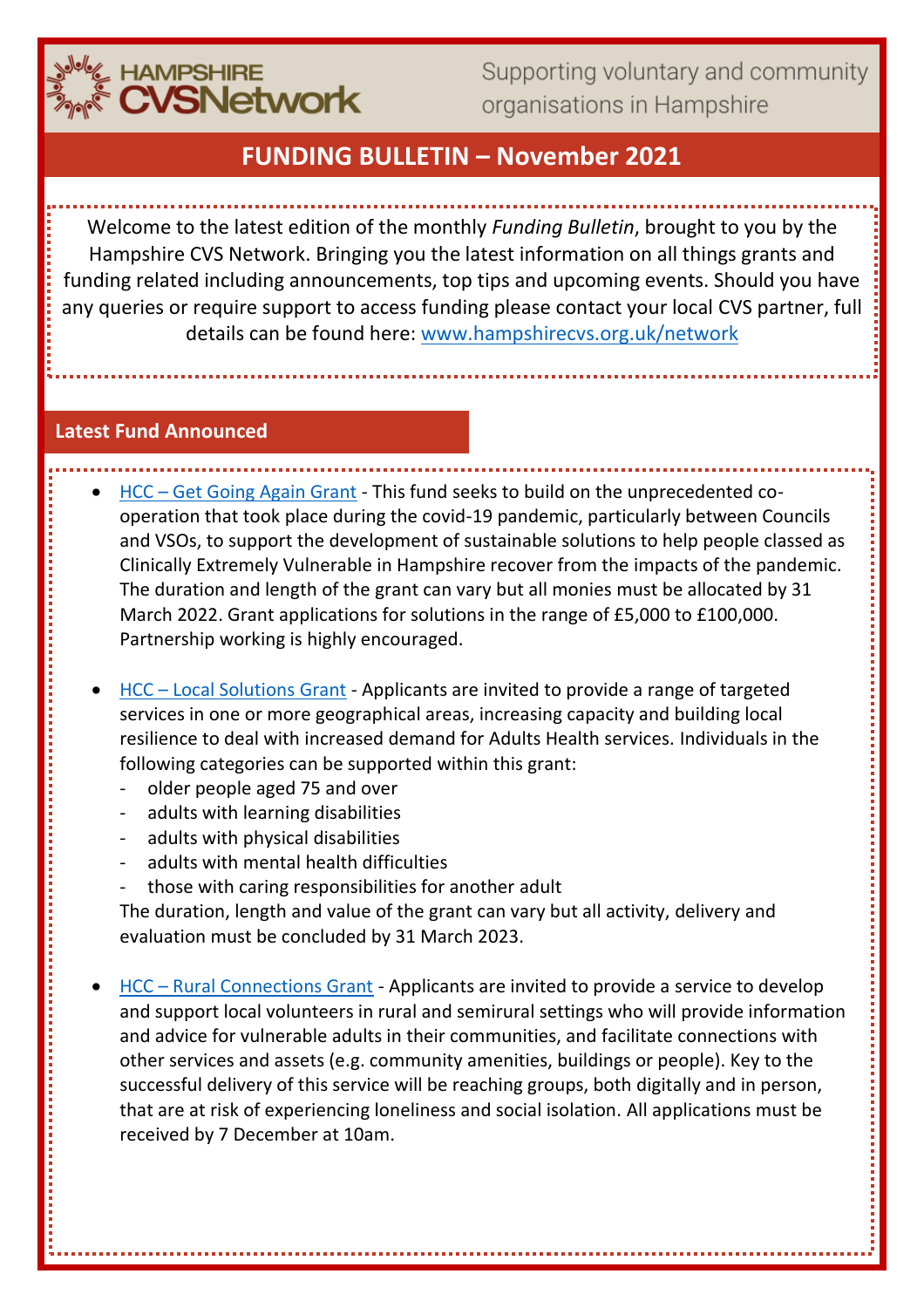### **Open Funds by Category**

**ARTS, CULTURE & HERITAGE**

- Basil Samuel Charitable Trust Grants are available for medical, socially supportive, educational and cultural charities in England and Wales. Most grants are in the range of £1,000 to £5,000, but larger grants will also be made. UK registered charities can apply. Contact the Trust for further information: Basil Samuel Charitable Trust, c/o Smith and Williamson, 25 Moorgate, London EC2R 6AY. Tel: 020 7131 4376
- [Arts Council England Project Grants -](http://www.artscouncil.org.uk/arts-council-national-lottery-project-grants/project-grants-time-limited-priorities) Volunteering Future We want to create more and better arts volunteering opportunities for people:
	- who experience loneliness
	- who experience barriers to volunteering
	- in areas where there are fewer volunteering opportunities

Focused on projects 100k or over. Community and cultural organisations in England may apply. The funders are particularly interested in receiving applications from consortia led by a creative or cultural organisation. Expression of interest by 7th December.



- Petplan [Charitable Trust](https://petplancharitabletrust.org.uk/) Grants are available to support animal welfare charities and institutions to promote the health and welfare of animals across the UK. Welfare grants, which typically range from £5,000 to £25,000. Application deadline of 26/11/2021.
- [Power to Change -](https://www.powertochange.org.uk/our-work/our-programmes/powering-up) Powering Up Powering Up is a programme for community businesses who need support shifting from an emergency mindset to investing in future planning. The initial phase of the programme is focused on community businesses looking to learn how digital skills could help their business develop and grow. The tailored support package for community businesses is worth up to £20,000 in total, and includes paid access to support providers, professional development, and wellbeing support, plus an unrestricted grant. The application window for the first round runs from 10 November to 13 December 2021
- [Southern Housing Group Making Lives Better](https://www.resourcecentre.org.uk/information/southern-housing-foundation/) The Grants are intended for projects which contribute to one or more of the Community Investment Department's themes, which are: Neighbourliness and communities; Improving health and wellbeing; Tackling poverty. Grants of up to £1,000 are available.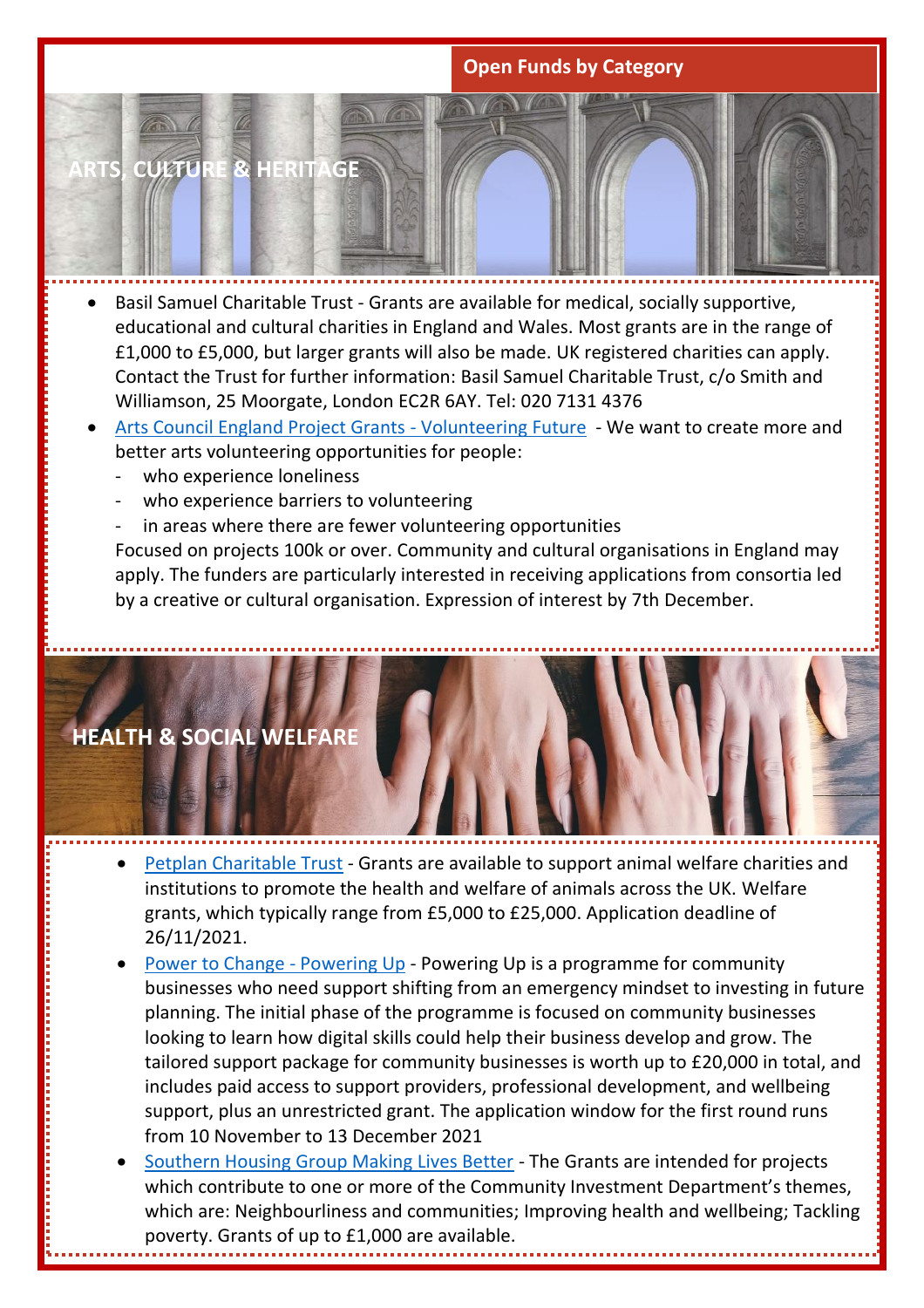## **ENVIRONMENT**

- **[Lush Charity Pot](https://weare.lush.com/lush-life/our-giving/charity-pot/) Grants (1k to 10k) are available to small grass-roots organisations** working in environment, animal protection and human rights, with priority for less popular causes that aim to create long-term change and struggle to find funding. Small non-profit organisations (income < 250k), including registered charities, new organisations and startups can apply.
- [National Allotment Gardens Trust](https://nagtrust.co.uk/) Grants are for allotment associations and committees to support projects that will improve or develop the facilities of permanent and registered allotment gardens in the UK. Grants are available from £250 upwards. Applications are assessed on a quarterly basis with the following application deadlines each year: 1 Jan, 1 April, 1 July, 1 October.

# **CHILDREN & YOUNG PEOPLE**

- **[Lawrence Attwell's charity](https://www.skinners.org.uk/atwell/) Atwell supports young people from low-income backgrounds;** to help them move into work, develop vocational qualifications, and improve their life chances.
- [Woodward Charitable Trust](http://woodwardcharitabletrust.org.uk/) The Trust looks to fund projects that help families and young people and that are aiming to improve the life chances of the beneficiaries. They like projects that promote community cohesion and the development of skills.
- [Little Lives Children's Community Support Programme](https://www.littlelives.org.uk/our-campaigns/childrens-community-support-programme/) Supporting smaller organisations that work with children, which may be struggling financially as a result of the pandemic.

## **COMMUNITY DEVELOPMENT**

- [National Lottery Community Fund -](https://www.tnlcommunityfund.org.uk/funding/programmes/the-platinum-jubilee-fund) Platinum Jubilee Fund The fund wants to fund projects that create a greater legacy for our places and spaces, and that support new opportunities, activities and build better relationships with one another, across generations and with the natural world. Grants of £30,000 to £50,000 are available. The deadline for applications is 15 December 2021.
- [Ocado Foundation for Good](https://mfip.org.uk/2021/03/24/ocado-foundation-for-good-31st-december-2021-uk/) The programme will provide grants of up to £1,000 to charities, community organisations, community interest companies, academic institutions, and local authorities for community projects which focus their efforts on three core areas: skills for the future, natural resources, responsible sourcing. Deadline 31/12/21